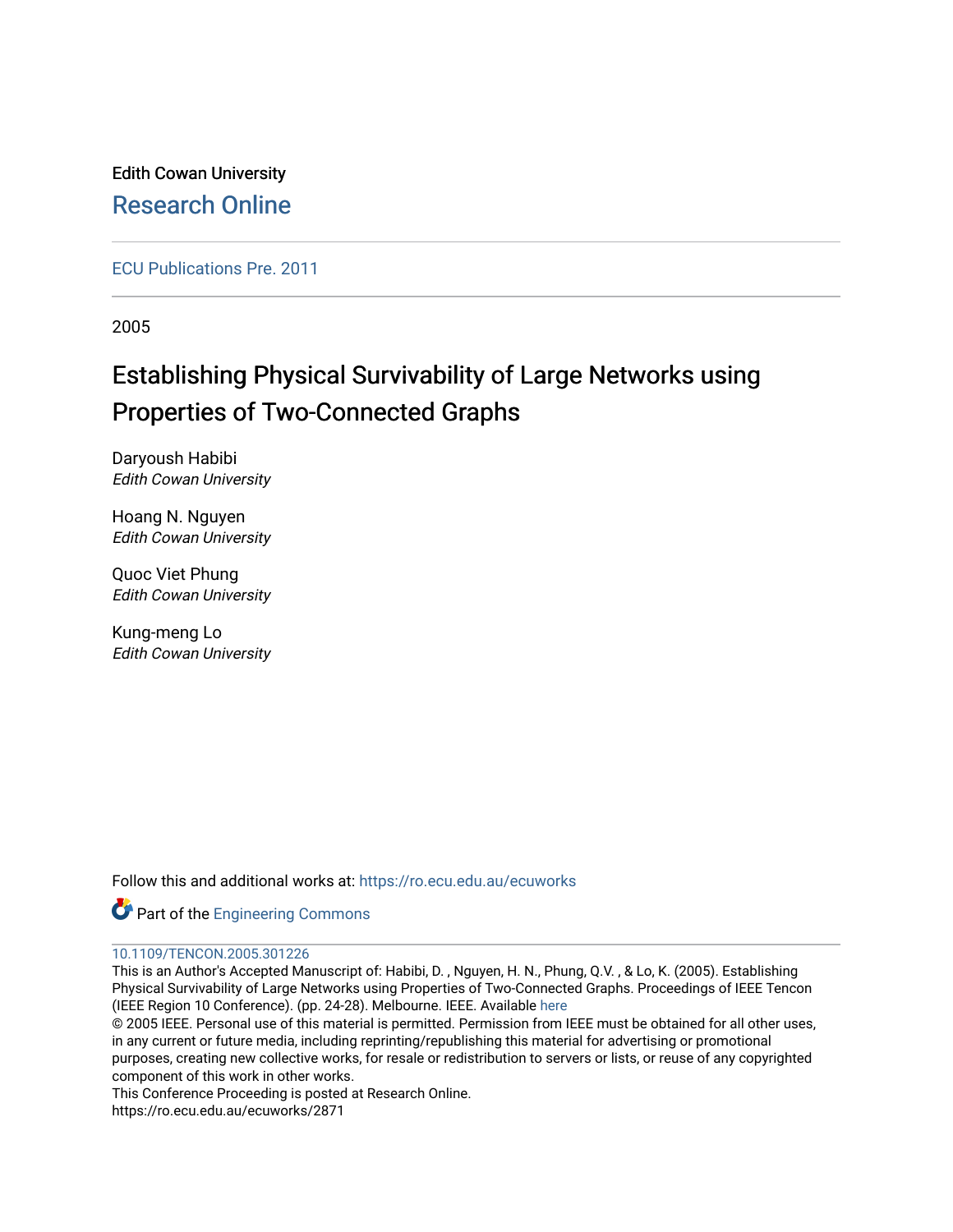# Establishing Physical Survivability of Large Networks using Properties of Two-Connected Graphs

Daryoush Habibi, Hoang N. Nguyen, Quoc V. Phung, and Kung-meng Lo COMMUNICATIONS RESEARCH GROUP SCHOOL OF ENGINEERING AND MATHEMATICS EDITH COWAN UNIVERSITY JOONDALUP WA 6027 AUSTRALIA Email: d.habibi@ecu.edu.au Voice: +61 8 6304 5787 Fax: +61 8 6304 5811

*Abstract***— Establishing the physical survivability of large networks is not a trivial task. Some techniques for assessing physical survivability such as the** *cutset* **method can not deal with large size networks [1], [2]. A fast technique for finding** *biconnected components* **of a graph and testing the network for node-/link-bridges, presented in [3], does not provide any further information, such as identifying the fundamental cycles within the network, which would significantly benefit the next phase of network design for protection using such techniques as shared backup path protection (SBPP), p-cycle, or ring protection [3]. This paper presents an alternative technique, based on graph theory, for evaluating the physical survivability of networks. This technique can deal with network sizes of many thousand nodes, with computational times which are comparable with the** *biconnected components* **method, whilst providing more information about the susceptibility of a network to individual link and node failures in preparation for the next phase of network protection design.**

#### I. INTRODUCTION

Design of survivable communication networks has been a challenging problem. Without establishing network survivability, there can be severe consequences when a physical link fails. Network failures which may be caused by dig-ups, vehicle crashes, human errors, malfunctional systems, fire, rodents, sabotage, natural disasters (eg. floods, earthquakes, lightning storms), and some other factors, have occurred quite frequently and sometimes with unpredictable consequences. To tackle these, survivability measures can be implemented at the service layer, the logical layer, the system layer, and the physical layer. The physical layer is the base resource infrastructure of the network, and to be able to protect it, we need to ensure that the physical topology of the network has sufficient link and node diversity. Without this, protection at higher layers will not be feasible. With the implementation of Dense Wavelength Division Multiplexing (DWDM) in the optical backbone of metropolitan and longhaul networks, greater flexibility is achieved in providing alternate routes for lightpath connections. However, the survivability problem at the physical layer remains the same. In fact, it becomes even more critical, because each link of a backbone network carries huge amounts of traffic and the

failure of an optical component, such as a fiber cut or a node failure, may cause a very serious problem in terms of loss of data and profit. For instance, the direct voice-calling revenue loss from failure of major trunk group is frequently quoted at \$100,000/minute or more. Therefore, network survivability is a critical and imperative issue in telecommunication networks today, particularly in optical networks.

A physical topology is considered to be survivable if it can cope with any single failure of network components by rerouting those connections affected by the failure through alternative paths. Clearly, this requires some resource redundancies in the network. Using the graph theory terminologies, a survivable physical network must be a two-connected graph, or a biconnected graph [3]. The Menger's theorem [4] gives the necessary and sufficient condition for survivability of networks at the physical layer, using the connectivity between network's cutsets. However, the computational complexity of this model grows exponentially with the size of the network, since a network with *N* nodes would yield  $2^N - 2$  cutsets. Therefore, the cutset technique cannot efficiently deal with even moderate size networks of say 40 nodes, and larger networks are out of computational reach of this technique. Testing for survivability of large networks can be done using using a technique called *biconnected components* of a graph introduced by W. D. Grover [3]. This technique can determine vulnerable links and nodes of the network. However, verifying network survivability is just the first step in network planning, after which we need to apply appropriate protection routing schemes using such techniques as SBPP, p-cycle, or ring protection [5], [6], [7]. It is therefore very helpful if the algorithm used for determining the physical survivability of the network can also provide additional information which is of benefit to protection design.

In this paper, based on graph theory, we introduce a new method for examining the physical survivability of networks using properties of 2-connected graphs. This technique also determines all simple distinct cycles on the network which is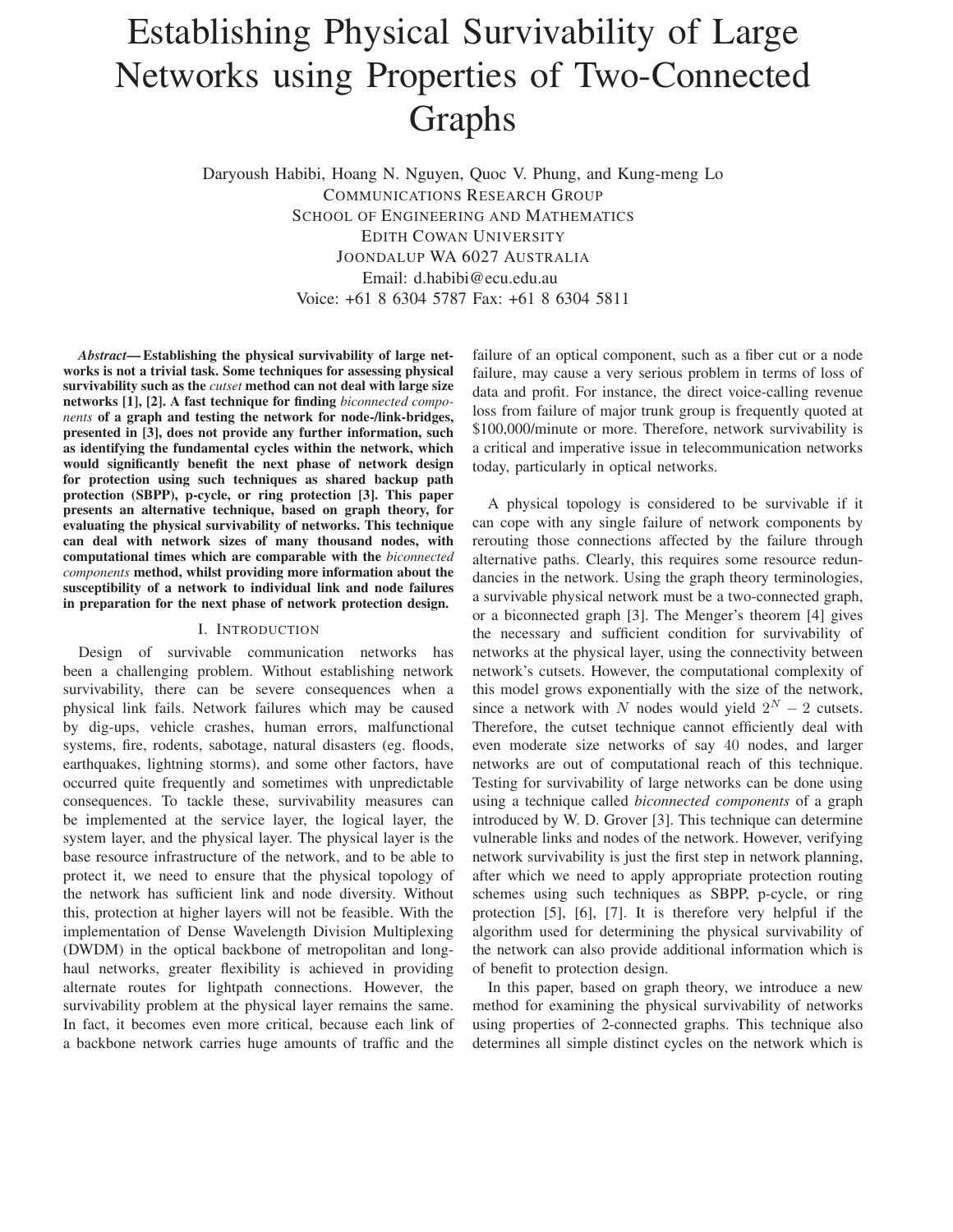useful for the protection design. The rest of this paper is organized as follows: Sec. II provides the theoretical background, including some basic definitions, properties of 2-connected graphs, and the theory of cutsets. It also outlines the necessary condition for a physical network to be survivable. Sec. III outlines our proposed method for verifying network survivability using the properties of 2-connected graphs. Sec. IV presents the results and finally Sec. V provides our conclusions for the work presented in this paper.



Fig. 1. A network with a link bridge (*e*) and a node-bridge (*v*)

#### II. SURVIVABILITY VERIFICATION FRAMEWORK

In this section we will first outline some notations and definitions related to graph theory. We will then look at some theorems and techniques for establishing the physical survivability of the network.

### *A. Definitions*

The following definitions are adopted from [8] and [9].

- *Graph*: A graph *G* is a pair of sets *V* and *E* satisfying  $E \subseteq [V]^2$ , where *V* is a set of vertices (or nodes) and *E* is the set of edges (or links) connecting two distinct vertices in *V* .
- *Connected graph*: a non-empty graph *G* is *connected* if any two of its vertices are linked by a path in *G*, and is k-connected if any two of its vertices can be joined by k independent paths.
- *Subgraph*: a graph  $G'(V', E')$  is called a subgraph of the graph  $G(V, E)$ , denoted by  $G' \subseteq G$ , if  $V' \subseteq V$  and  $E' \subseteq E$ .
- *Component*: a maximum connected subgraph of *G* is called a *component* of *G*.
- *Cutvertex and Bridge*: As illustrated in Fig. 1, a vertex  $v \in V$  of graph  $G(V, E)$  is called a *cutvertex* (or nodebridge) if it separates two other vertices of the same component. An edge  $e \in E$  is called *cutedge* (or linkbridge) if it is the only means of connecting its end vertices.
- *H-path*: Given a graph *H*, a path *P* is called *H*-path if *P* is non-trivial, and meets the graph *H* exactly at its end vertices.
- *Block*: a maximal connected sub-graph without a cutvertex is called a block. A block of a graph *G* will either be a maximal 2-connected sub-graph, a bridge, or an isolated vertex. Conversely, every such sub-graph is a block. Different blocks of *G* overlap on at most one

vertex, which is then a cut vertex of *G*. Thus, every edge of *G* lies in a unique block, and *G* is the union of its blocks. This is demonstrated in Fig. 2.



Fig. 2. A graph and its blocks, adopted from [8]

Based on the above definitions, we shall now describe two existing techniques for determining the physical survivability of networks.

#### *B. Survivability via Cutsets*

In the cutset technique, a cut divides the graph representing the network into two subgraphs, referred to as a cutset, and the size of the cutset is defined as the number of edges connecting these two subgraphs. If for every possible cutset, there are two or more links between the two subgraphs of the cutset, then the network is survivable. Menger's theorem [4], [8], given below, determines the connectivity of a network by examining its cutsets.

*Theorem 2.1:* A topology with the set of vertices (nodes) *N* and the set of edges (links) *E* is 2-connected if and only if every non-trivial cut  $\langle S, N - S \rangle$  has a corresponding cutset of size greater than or equal to 2.

Network survivability can be verified using Menger's theorem. However, as discussed earlier, the complexity of the algorithm increases exponentially with the number of nodes and it cannot deal with large networks.

#### *C. Survivability via 2-Connected Graphs*

From Theorem 2.1, it can be deduced that the cutsets of a cycle always have a size of 2. Furthermore, a 2-connected graph can be easily constructed from simple cycles. The following proposition implies a method for constructing such graph [8].



Fig. 3. 2-connected graphs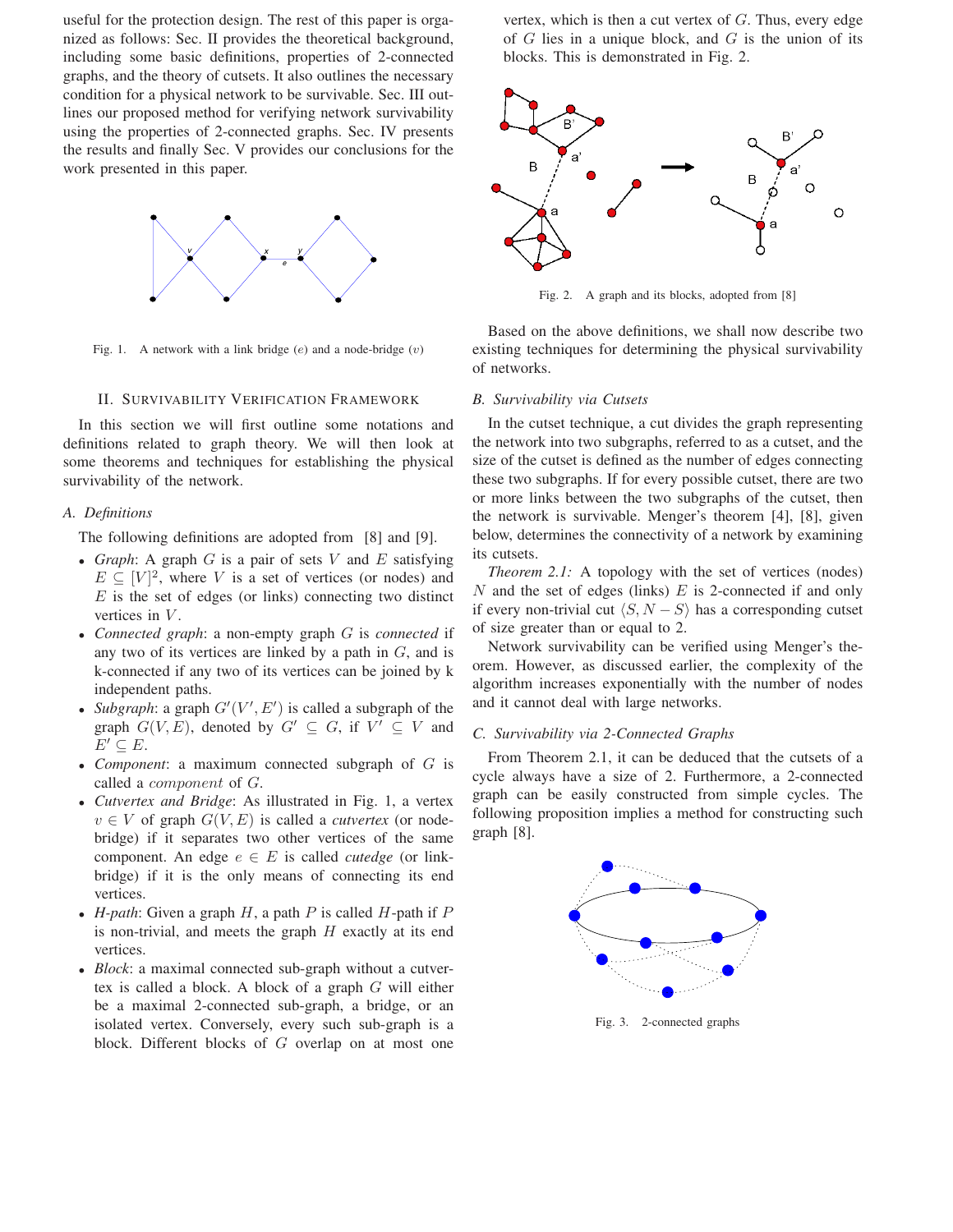**Proposition 1:** A graph is 2-connected if and only if it can be constructed from a cycle by successively adding *H*-paths to graph *H* already constructed.

*Proof:* Cleary, every graph constructed as proposed is 2 connected. Conservely, let *G* be a 2-connected graph, then *G* contains a cycle, and a subgraph *H* is constructible, as evident in Fig. 3. Any edge  $x, y \in E(G) \backslash E(H)$  with  $x, y \in H$  defines a *H*-path. Then, *H* is an induced sub-graph of *G*. If  $H \neq G$ , then by the connectedness of *G*, there is an edge *vw* with  $v \in G - H$  and  $w \in H$ . As *G* is 2-connected,  $G - w$  has a  $v - H$  path *P*. Then  $wvP$  is a *H*-path in *G*, and  $H \cup wvP$  is a constructible sub-graph of *G*.

# III. THE PROPOSED TECHNIQUE

Assume that  $G'$  and  $G''$  are two blocks of graph  $G$ . From Proposition 1, we can deduce the connectivity of graph *G* depending on the relation between  $G'$  and  $G''$ , as described below.

- 1) If  $G'$  and  $G''$  have at least 2 common vertices, then  $G$  is a 2-connected graph with no cutvertex (i.e. node bridge) or cutedge (i.e. link bridge).
- 2) If  $G'$  and  $G''$  only have one common vertex, then  $G$ is a 2-connected graph with a cutvertex which is the common vertex.
- 3) If  $G'$  and  $G''$  are separated by a cutedge, then  $G$  is not a 2-connected graph, and the cutedge cannot be protected.
- 4) If  $G'$  and  $G''$  have no common links or nodes, then *G* is not a 2-connected graph, and therefore it is not survivable.

Based on the above discussion, we can use the relationship between networks' cycles or 2-connected graphs to verify the survivability of its physical topology. An undirected graph is thus seen as the combination of all the fundamental cycles. Using Alg. 1, these fundamental cycles can be found from a spanning tree  $\{V, T\}$  of a graph  $G = \{V, E\}$  (eg. the spanning tree highlighted by thick lines in Fig. 4).

**Algorithm 1** *Finding cycle*

**Input :** A tree *T* and an edge *e* whose end-nodes is in *T*; **Output:** A cycle *P* formed by *T* and *e*; **init**  $(s, d) \leftarrow$  end-nodes of *e*;  $queue \leftarrow [node.s, node.P]; check \leftarrow 0;$ **while**  $check == 0 \& queue \neq \emptyset$  **do**  $[v] \leftarrow head(queue); queue \leftarrow queue - \{head(queue)\};$ **if**  $v.s == d$  **then**  $check = 1; P \leftarrow v.P$ **else for all**  $v_k$  is neighbour of *v.s*; **do**  $node.s \leftarrow v_k; node.P \leftarrow P \cup v_k;$ push *node* into *queue*; **end for end if end while**

However, it is not easy to find all of the fundamental cycles in the graph. For instance, in Fig. 4, the edges represented with thin lines are not part of the spanning tree (shown by thick lines). If any of these edges are added to the tree, it will form a unique cycle, but such cycle is not necessarily a fundamental cycle (eg. consider adding edge b-c). Any set of cycles found from the spanning tree can be used to verify the survivability of the topology from which it is generated. An algorithm for finding a set of cycles through spanning tree of a graph is represented in Alg. 1. An efficient method for finding fundamental cycles of a graph, referred to as *P aton s* algorithm, is outlined in [10]. Further discussion of this topic is outside the scope of this paper.



Fig. 4. Spanning Tree on a arbitrary graph

If a graph is 2-connected, then each vertex of the graph will be at least on one of the cycles resulting from Alg. 1. Hence, such set of cycles is sufficient to verify the survivability of the graph. Next, we introduce an algorithm, represented by Alg. 2, which not only verifies the survivability of a graph, but also identifies the vulnerabilities of the graph, eg. cutvertices and/or cutedges if they exist.

#### IV. SIMULATION

In this section we shall first demonstrate the inviability of the cutset technique for establishing the survivability of large networks. It should be noted that in the cutset technique, the number of subnetworks that must be considered for a network of *N* nodes is  $2^N - 2$ . Therefore, the computational time increases logographically with the size of the network. Table I gives the actual and estimated computational times achieved using a Pentium 4, 2.8 GHz processor. It should be noted that the computational times for networks of 40 nodes and higher are extrapolated from the computational time of the smaller networks, based on the increase in the computational complexity as a function of the number of network nodes. We can clearly see from the results of Table I that the cutset technique is not suitable for large networks.

Before presenting the performance results of our proposed technique, we shall give an example of how our approach works over an arbitrary physical topology *G* as shown in Fig. 5(a), with the set of nodes *V* and edges *E*.

Since this topology is an unconnected topology, the first step results in a tree *T*, being a subgraph of *G*, and an unconnected node 13, as shown in Fig. 5(b). *T* has a set of nodes  $V_T$  and edges  $E_T$ , where  $V_T = V - \{13\}$ , and  $E_T = E - \{(2, 4), (2, 5), (8, 9), (11, 12)\}.$  The spanning tree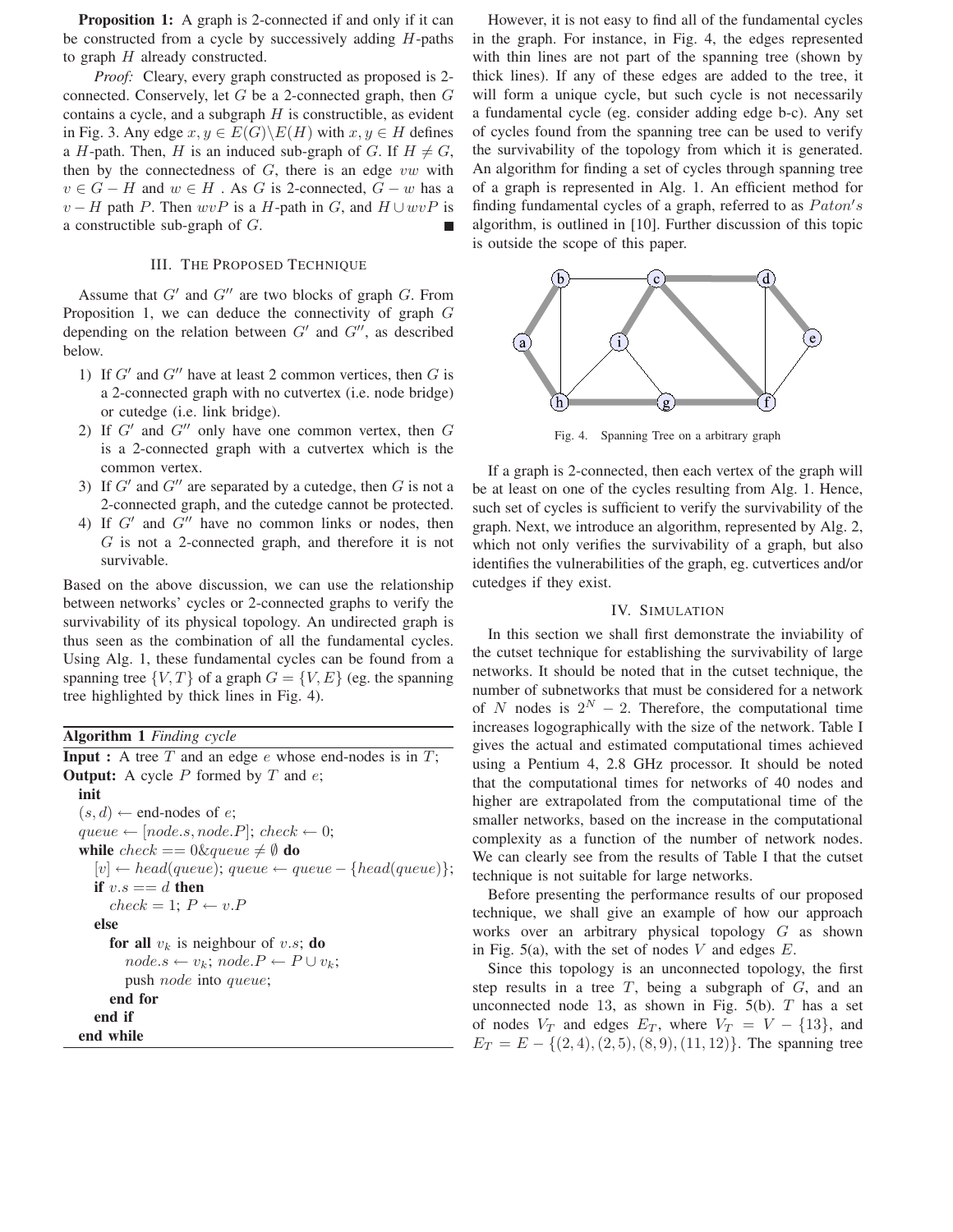# **Algorithm 2** Survivability verification

**Input :** *cycles* = list of cycles;  $m =$  number of cycles;  $E =$  set of network links **Output:** Nodebridges, 2-connected subgraphs, linkbridge **init**  $deep = 1; back = 1;$  $currentCycle \leftarrow firstcycle$ **while**  $newcycles \neq cycles$  **do for**  $i = size(back) : m - 1$  **do**  $|loc| = cycles(i + 1) \cap currentCycle$ **case**  $|loc| > 1$ : joint at more than 2 vertices  $newcycle = \bigcup currentCycle, cycles(i + 1)$  $cycles = \{cycles \setminus \{cycles(1), cycles(i+1)\}\}$  $cycles = \bigcup \{cycles\{cycles, newcycles\}\}\$  $currentCycle \leftarrow firstcycle$ **case** |*loc*| = 1 : possible cut vertex at *loc* push *i* into *queue*;  $possibBridge \leftarrow loc \%$  possible cut vertex at *loc* push *indices*(*end* − 1) into *back* push  $(i + 1)$  into *deep* **if**  $i = m - 1$  & *length*(*deep*) > 1 **then**  $Node bridges = \bigcup \{Node bridges, possibleBridge(last)\}$ *2-connected*= - {*2-connected, cycles(deep(last))*} **end if end for end while for**  $i = 1$  to  $|E|$  **do if** E(i) intersect two distinct blocks (2-connected or single node subgraphs) **then**  $linkbridges = \bigcup \{linkbridges, Ei\}$ **end if end for**

can be determined using Prim's algorithm or Kruskal's algorithm [11].

Next, a set of cycles is found using Alg. 1. In our example, this consists of 4 cycles  $\{c_1, c_2, c_3, c_4\}$  as shown in Fig. 5(c).

The configuration of the spanning tree resulting from the first step allows us to conclude that *G* is an unconnected topology. However, further analysis of the physical topology can be performed in the second step, through the survivablebase algorithm, Alg. 2. The input of the second step is the spanning tree  $T$  of Fig. 5(b), and the output is shown in Fig. 5(c). Note that topology *G* contains 3 maximal survivable-bases, namely as  $S_1 = \{c_1\}$ ,  $S_2 = \{c_2, c_3\}$ , and  $S_3 = \{c_4\}$ .  $S_1$  and  $S_2$  share nodes 2 in graph *G*, hence node 2 is a *cutvertex* (or node-bridge). There are 3 link-bridges which are  $(5 - 6)$ ,  $(6 - 7)$  and  $(9 - 10)$ . Nodes 6, 10, 13 which are not part of any 2-connected block are referred to as single nodes.

To demonstrate the computational efficiency of our algorithm, we randomly generate networks with various sizes. Fig. 6 represents the simulated results of 10 randomly generated networks with the number of nodes varying from 15 to TABLE I

ACTUAL AND ESTIMATED COMPUTATIONAL TIMES FOR ESTABLISHING SURVIVABILITY USING CUTSET TECHNIQUE

| No. of Nodes | Time $(s)$                       |
|--------------|----------------------------------|
| 10           | 0.728                            |
| 20           | 825                              |
| 25           | 26350                            |
| 40           | $1.0737 \times 10^{9}$           |
|              | $(34 \text{ years})$             |
| 80           | $1.1806 \times 10^{21}$          |
|              | $(3.7 \times 10^{11}$ centuries) |
| 200          | $1.5693 \times 10^{57}$          |



(a) An arbitrary physical topology



(b) The spanning tree



(c) Survivable-base results

Fig. 5. *An illustrative example*

375 nodes. The graph shows that the verification time increases almost linearly with increasing the number of network nodes. The simulation results have shown that 2-connected graph theorem can be used to identify the weak nodes/links of a given